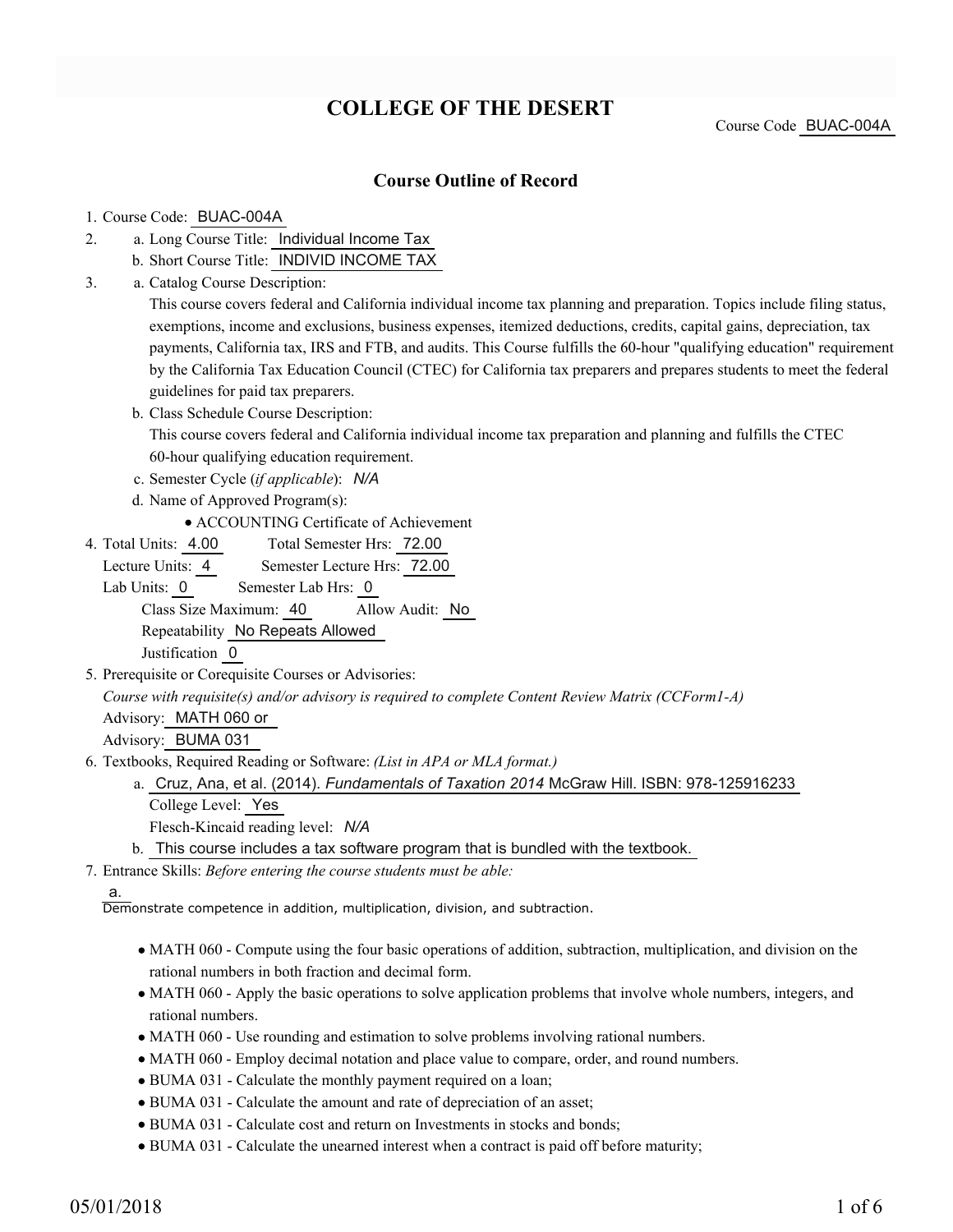- BUMA 031 Calculate gross payroll, employer and employee taxes;
- 8. Course Content and Scope:

Lecture:

|  | 1. Individual income tax return |  |
|--|---------------------------------|--|
|  | _____                           |  |

- 1. Filing status
- 2. Personal and dependency deductions
- 3. Standard deductions
- 4. Form 1040ez
- 2. Gross income and exclusions
	- 1. Nature of gross income
	- 2. Interest and divident income
	- 3. Schedule B, Form 1040
	- 4. Alimony
	- 5. Prizes and awards
	- 6. Life insurance
	- 7. Unemployment compensation
	- 8. Social Security benefits
- 3. Itemized and certain deductions
	- 1. Medical expenses
	- 2. Taxes
	- 3. Interest
	- 4. Charitable contributions
	- 5. Casualty adn theft losses
	- 6. Miscellaneous deductions
- 4. Self-employed and employee expenses
	- 1. Classification of deductions
	- 2. Travel expenses
	- 3. Transportation
	- 4. Office in the home
	- 5. Meals and entertainment
	- 6. Educational expenses
	- 7. Form 2106, Employee Business Expenses
- 5. Business expenses and retirement plans
	- 1. Rental income and expenses
	- 2. Passive loss limitations
	- 3. Bad debts
	- 4. Inventories
	- 5. Net operating losses
	- 6. Retirement plans
		- 1. Individual
		- 2. Business
	- 7. Schedule E
- 6. Credits and special taxes
	- 1. Tax credits for the elderly and disabled
	- 2. Child tax credit
	- 3. Earned income tax credit
	- 4. Child adn dependent care credits
	- 5. Educatio tax credits
	- 6. Foreign tax credits
	- 7. Work credits
- 7. Accounting methods and depreciaton
	- 1. Accounting periods
	- 2. Accounting methods
	- 3. Depreciation
	- 4. MACRS tables
	- 5. Listed Property
	- 6. Form 4562, Depreciation and Amortization
- 8. Capital gains and losses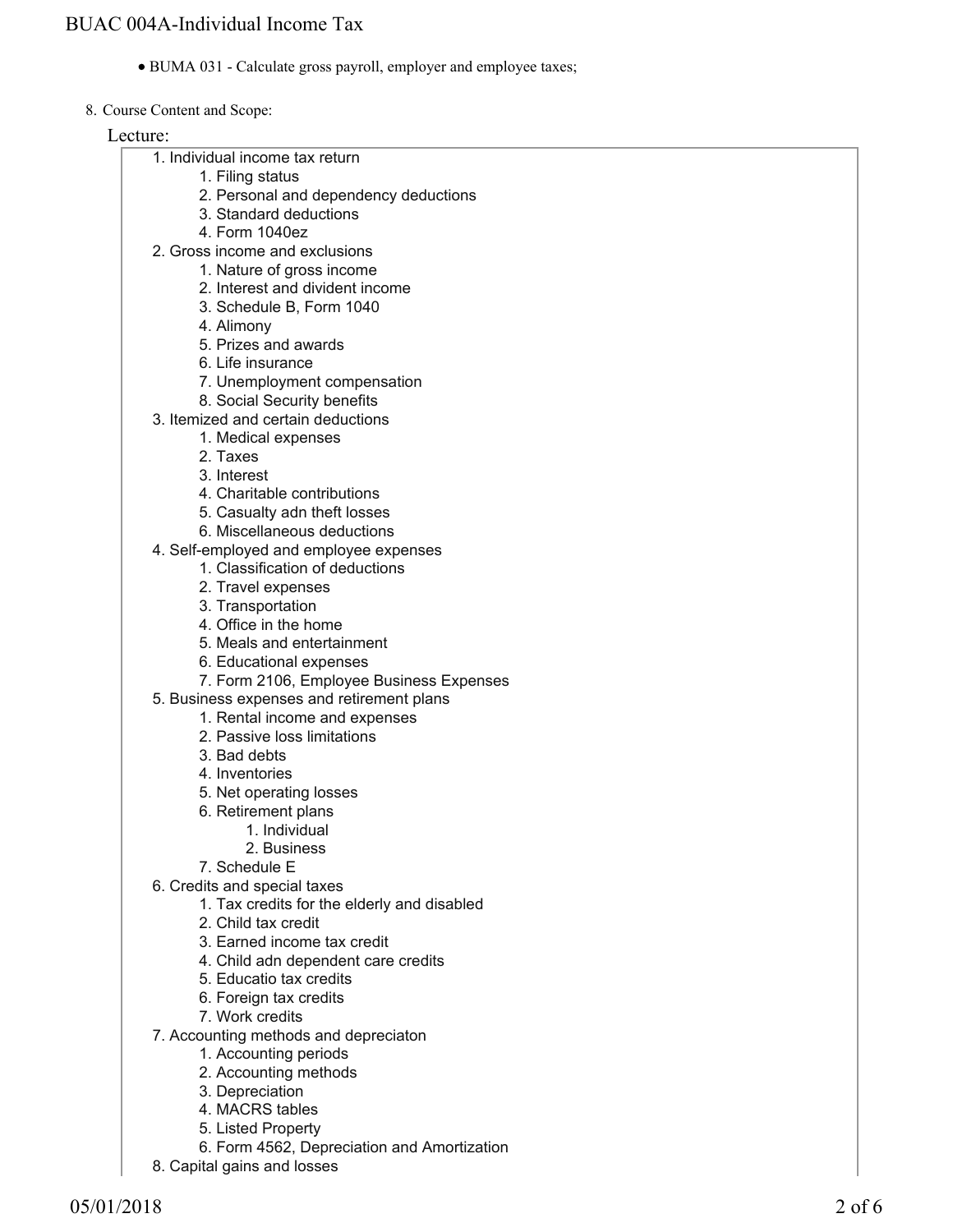| 1. Defining a capital asset                           |
|-------------------------------------------------------|
| 2. Holding period                                     |
| 3. Calculation of gain or loss                        |
| 4. Net capital gains or losses                        |
| 5. Section 1231, gains and losses                     |
| 6. Depreciation recapture                             |
| 7. Sale of a personal residence                       |
| 8. Schedule D adn Form 4797                           |
| 9. Withholding, estimated payments, and payroll taxes |
| 1. Withholding methods                                |
| 2. Estimated payments                                 |
| 3. FICA taxes                                         |
| 4. Federal tax deposit system                         |
| 5. Self-employment tax                                |
| 6. Nanny tax                                          |
| 7. Forms W-4, W-2, and 941                            |

Lab: *(if the "Lab Hours" is greater than zero this is required)*

9. Course Student Learning Outcomes:

1.

Prepare a federal income tax return in proper form according to current federal tax rules and regulations.

2.

Prepare a California income tax return in proper form according to current California tax rules and regulations.

3.

Research and analyze a specific tax situation to develop and communicate proper tax treatment.

10. Course Objectives: Upon completion of this course, students will be able to:

- a. Explain how tax laws originate and evaluate the ways in which they are enforced.
- b. Differentiate between federal and California tax laws and how they apply to the individual tax forms.
- c. Identify the filing status of an individual taxpayer.
- d. Determine the correct number of personal and dependency exemptions.
- e. Recognize and contrast the differences between taxable income and non-taxable income.
- f. Complete Forms 1040EZ and 540-2EZ>
- g. Identify the tax treatment of the significant elements of gross income, such as interest, dividends, alimony, and prizes.

h. Identify and compute the significant exclusions from gross income, such as life insurance, inheritances, and health insurance.

i. Determine the amount of Social Security payments, unemployment compensation,and employee fringe benefits to be included in income.

j. Complete Forms 1040A and 540A.

k. Delineate the tax rules for for rental property and vacation homes.

l. Identify the tax treatment for various deductions from adjusted gross income including bad debts, inventory, and net operating losses.

- m. Describe, compare, and contrast the general rules for the different qualified retirement plans.
- n. Apply the requirements for deducting various business expenses including travel, home office, and education.
- o. Explain the nature and treatment of itemized deductions.
- p. Explain, analyze, and contrast the difference between a tax deduction and a tax credit.
- q. Discuss the different accounting periods and methods allowed for tax purposes.
- r. Recognize the holding periods and tax rates applied to short-term and long-term capital gains.
- s. Calculate depreciation expense using MACRS tables.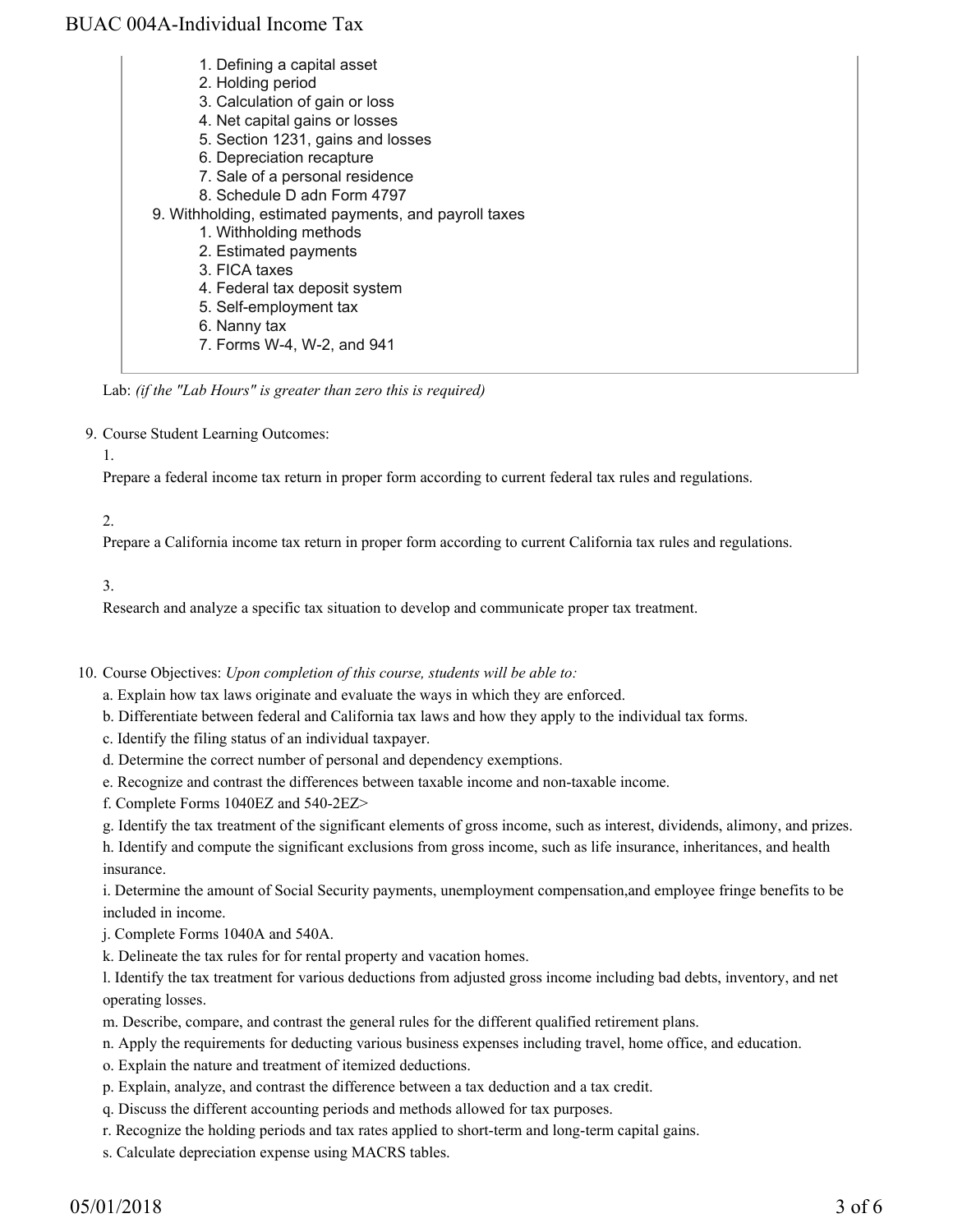t. Complete Forms 1040 and 540 with accompanying schedules.

- Methods of Instruction: *(Integration: Elements should validate parallel course outline elements)* 11.
	- a. Demonstration, Repetition/Practice
	- b. Discussion
	- c. Distance Education
	- d. Lecture
	- e. Technology-based instruction
- 12. Assignments: (List samples of specific activities/assignments students are expected to complete both in and outside of class.) In Class Hours: 72.00

Outside Class Hours: 144.00

a. In-class Assignments

### Reading

- 1. Read assigned chapters in course text.
- 2. Read articles related to current issues in taxation that correspond to topics being discussed in class.
- 3. Read assigned Internal Revenue Service and Franchise Tax Board publications necessary for class assignments and tax-return preparation.

Writing

- 1. Prepare written analysis of assigned chapters
- 2. Write two-to-three paragraph summaries of tax research assignments.
- 3. Write comments on response to posed questions and other students' questions.

### b. Out-of-class Assignments

- 1. Complete reading and writing assignments.
- Conduct research and read source material about assigned and individually chosen current tax 2. topics
- 3. Read articles and books necessary for assigned papers and oral presentations.
- 4. Read and respond to peer comments
- 5. Review sample individual tax returns.
- 6. Prepare a written analysis of assigned text problems in each chapter
- 7. Write comments to posed questions and respond to other students' questions.
- 8. Complete both the calculation portion and the research portion of class assignments.
- 9. Prepare a California income tax return in proper form according to current California tax rules and regulations.
- 10. Prepare a federal income tax return in proper form according to current federal tax rules and regulations.

13. Methods of Evaluating Student Progress: The student will demonstrate proficiency by:

Written homework

Homework assignments designed to measure student understanding of key concepts presented in each chapter and contribute to the overall understanding of the course material.

• Critiques

Evaluation of written and oral assignments for content, terminology, and knowledge of subject matter.

- Computational/problem solving evaluations Student performance on computational, problem-solving demonstrations to test the understanding of the interaction and relationship of different components of the subject matter.
- Group activity participation/observation
- True/false/multiple choice examinations Student performance on computational and non-computational problem-solving and skill demonstrations to test the understanding of the interaction and relationship of different components of the subject matter.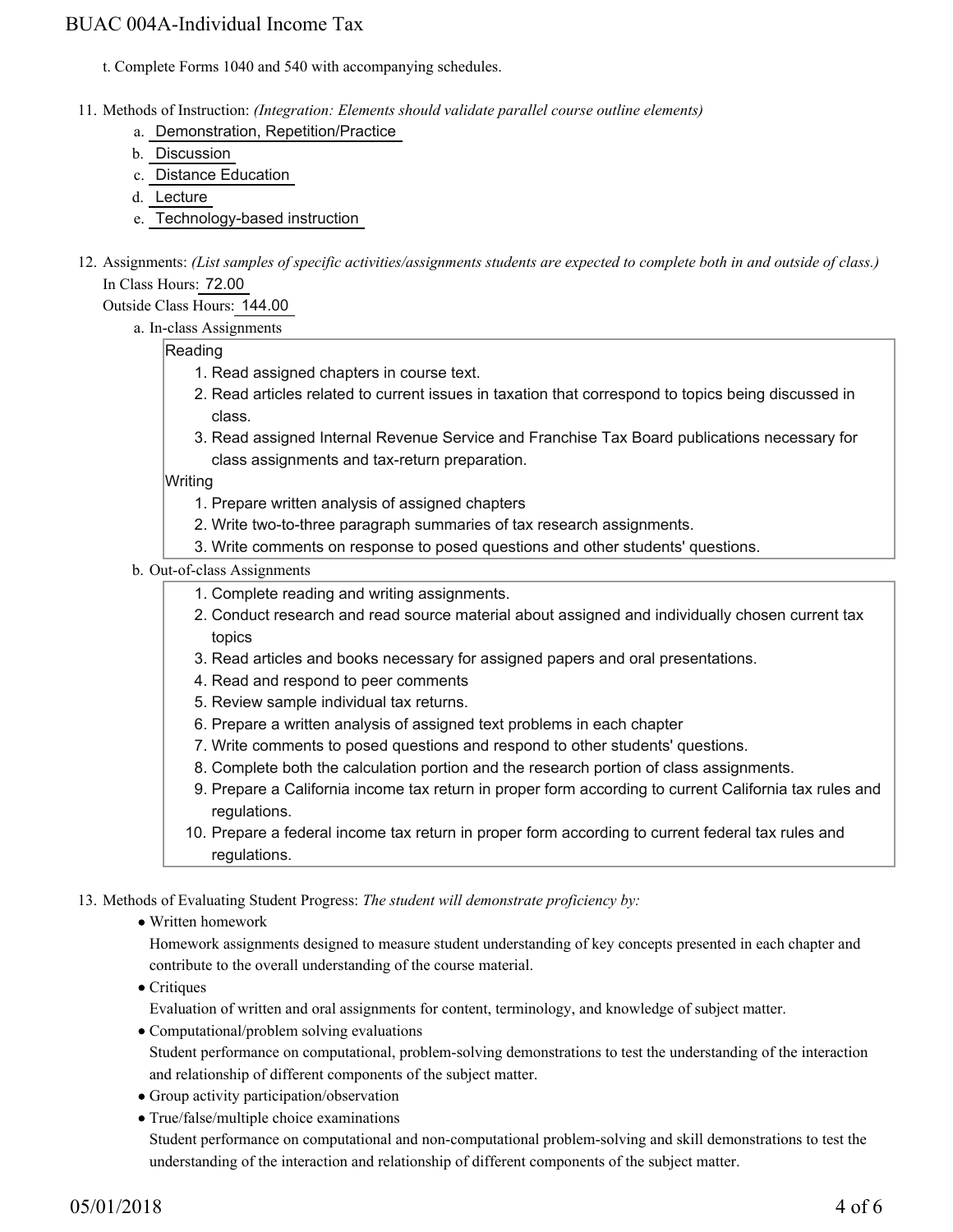- Mid-term and final evaluations
- 14. Methods of Evaluating: Additional Assessment Information:

Review and analyze sample tax returns to measure the ability to apply class content to real world situations.

| 15. Need/Purpose/Rationale -- All courses must meet one or more CCC missions.                                      |                                                               |                                                                                       |                      |                     |  |  |  |  |  |  |
|--------------------------------------------------------------------------------------------------------------------|---------------------------------------------------------------|---------------------------------------------------------------------------------------|----------------------|---------------------|--|--|--|--|--|--|
| PO - Career and Technical Education                                                                                |                                                               |                                                                                       |                      |                     |  |  |  |  |  |  |
| Fulfill the requirements for an entry- level position in their field.                                              |                                                               |                                                                                       |                      |                     |  |  |  |  |  |  |
| Apply critical thinking skills to execute daily duties in their area of employment.                                |                                                               |                                                                                       |                      |                     |  |  |  |  |  |  |
| Apply critical thinking skills to research, evaluate, analyze, and synthesize information.                         |                                                               |                                                                                       |                      |                     |  |  |  |  |  |  |
| Display the skills and aptitude necessary to pass certification exams in their field.                              |                                                               |                                                                                       |                      |                     |  |  |  |  |  |  |
| Exhibit effective written, oral communication and interpersonal skills.                                            |                                                               |                                                                                       |                      |                     |  |  |  |  |  |  |
| Transfer to a higher level learning institution                                                                    |                                                               |                                                                                       |                      |                     |  |  |  |  |  |  |
| IO - Personal and Professional Development                                                                         |                                                               |                                                                                       |                      |                     |  |  |  |  |  |  |
|                                                                                                                    |                                                               | Demonstrate an understanding of ethical issues to make sound judgments and decisions. |                      |                     |  |  |  |  |  |  |
| 16. Comparable Transfer Course                                                                                     |                                                               |                                                                                       |                      |                     |  |  |  |  |  |  |
| <b>University System</b>                                                                                           | Campus                                                        | <b>Course Number</b>                                                                  | <b>Course Title</b>  | <b>Catalog Year</b> |  |  |  |  |  |  |
| 17. Special Materials and/or Equipment Required of Students:                                                       |                                                               |                                                                                       |                      |                     |  |  |  |  |  |  |
|                                                                                                                    |                                                               |                                                                                       |                      |                     |  |  |  |  |  |  |
| 18. Materials Fees:                                                                                                | Required Material?                                            |                                                                                       |                      |                     |  |  |  |  |  |  |
| <b>Material or Item</b>                                                                                            |                                                               |                                                                                       | <b>Cost Per Unit</b> | <b>Total Cost</b>   |  |  |  |  |  |  |
| 19. Provide Reasons for the Substantial Modifications or New Course:                                               |                                                               |                                                                                       |                      |                     |  |  |  |  |  |  |
|                                                                                                                    |                                                               |                                                                                       |                      |                     |  |  |  |  |  |  |
| Remove English 70 Advisory                                                                                         |                                                               |                                                                                       |                      |                     |  |  |  |  |  |  |
| 20.<br>a. Cross-Listed Course (Enter Course Code): N/A                                                             |                                                               |                                                                                       |                      |                     |  |  |  |  |  |  |
|                                                                                                                    |                                                               | b. Replacement Course (Enter original Course Code): BUAC-004                          |                      |                     |  |  |  |  |  |  |
| 21. Grading Method (choose one): Letter Grade Only                                                                 |                                                               |                                                                                       |                      |                     |  |  |  |  |  |  |
| 22. MIS Course Data Elements                                                                                       |                                                               |                                                                                       |                      |                     |  |  |  |  |  |  |
| a. Course Control Number [CB00]: CCC000559701                                                                      |                                                               |                                                                                       |                      |                     |  |  |  |  |  |  |
| b. T.O.P. Code [CB03]: 50200.00 - Accounting                                                                       |                                                               |                                                                                       |                      |                     |  |  |  |  |  |  |
| c. Credit Status [CB04]: D - Credit - Degree Applicable                                                            |                                                               |                                                                                       |                      |                     |  |  |  |  |  |  |
| d. Course Transfer Status [CB05]: $B =$ Transfer CSU                                                               |                                                               |                                                                                       |                      |                     |  |  |  |  |  |  |
|                                                                                                                    |                                                               | e. Basic Skills Status [CB08]: 2N = Not basic skills course                           |                      |                     |  |  |  |  |  |  |
| f. Vocational Status [CB09]: Clearly Occupational                                                                  |                                                               |                                                                                       |                      |                     |  |  |  |  |  |  |
| g. Course Classification [CB11]: Y - Credit Course                                                                 |                                                               |                                                                                       |                      |                     |  |  |  |  |  |  |
| h. Special Class Status [CB13]: N - Not Special                                                                    |                                                               |                                                                                       |                      |                     |  |  |  |  |  |  |
| i. Course CAN Code [CB14]: N/A                                                                                     |                                                               |                                                                                       |                      |                     |  |  |  |  |  |  |
|                                                                                                                    | j. Course Prior to College Level [CB21]: $Y = Not$ Applicable |                                                                                       |                      |                     |  |  |  |  |  |  |
|                                                                                                                    | k. Course Noncredit Category [CB22]: Y - Not Applicable       |                                                                                       |                      |                     |  |  |  |  |  |  |
| 1. Funding Agency Category [CB23]: Y = Not Applicable                                                              |                                                               |                                                                                       |                      |                     |  |  |  |  |  |  |
| m. Program Status [CB24]: 1 = Program Applicable                                                                   |                                                               |                                                                                       |                      |                     |  |  |  |  |  |  |
| Name of Approved Program (if program-applicable): ACCOUNTING                                                       |                                                               |                                                                                       |                      |                     |  |  |  |  |  |  |
| Attach listings of Degree and/or Certificate Programs showing this course as a required or a restricted elective.) |                                                               |                                                                                       |                      |                     |  |  |  |  |  |  |